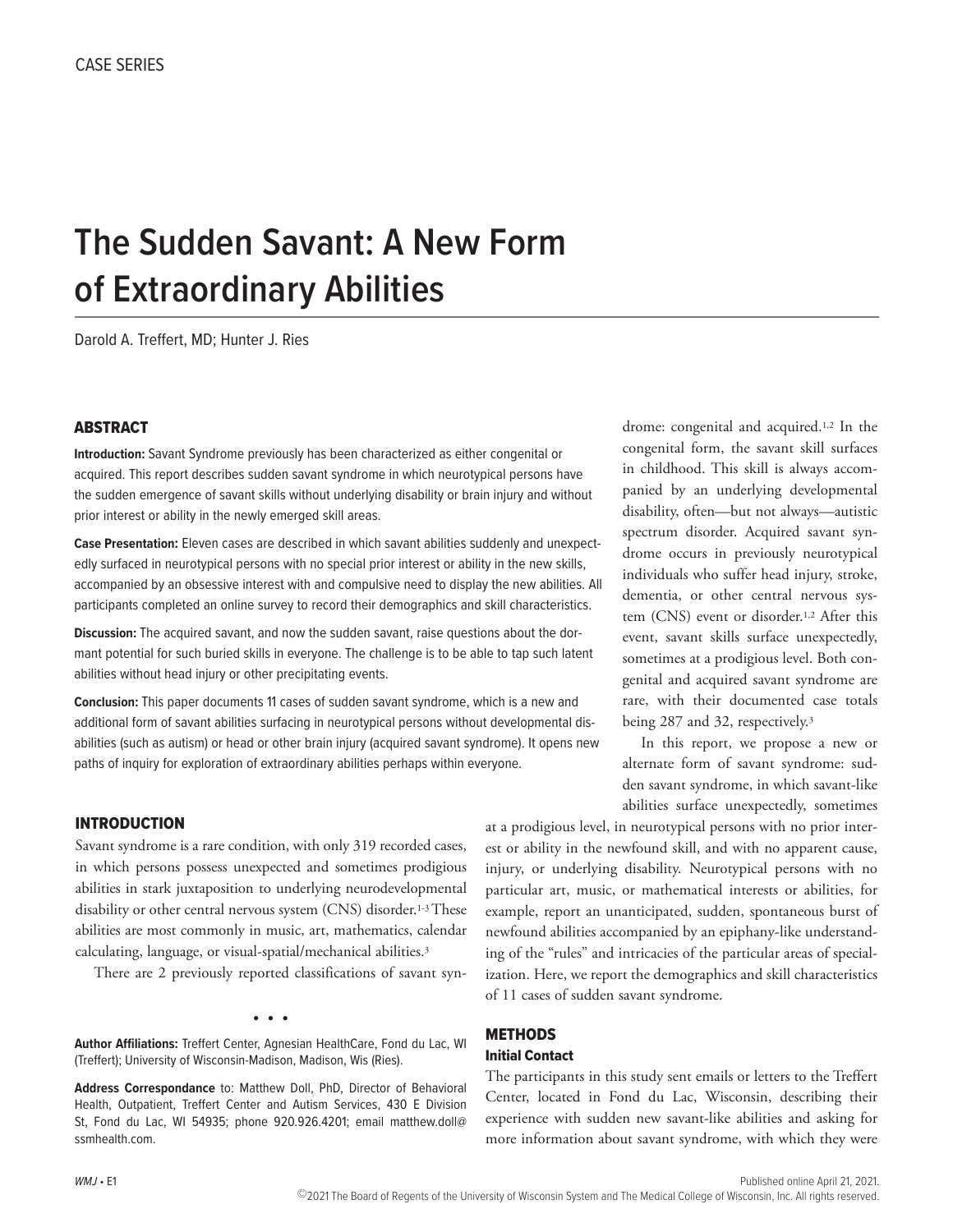somewhat familiar. These initial contacts always included a selfreport of the newfound abilities, which occurred spontaneously and without apparent cause. A follow-up email from the Treffert Center requested more information and, if the experience fit the description of sudden savant syndrome, the potential participant was asked if they wished to participate in a formal survey in order to receive more standardized and consistent information.

#### Sudden Savant Syndrome Survey

Secondary contact was made with the subjects to ensure the information within their initial email was accurate, as well as to create a route to send the Sudden Savant Syndrome survey. The survey was created to obtain current, comprehensive information regarding each subject's name, age, sex, location, race, ability, initial point of skill realization, follow-up course of abilities and other pertinent information. Thirteen consenting subjects were sent the survey; 8 of the 13 initial participants (61.5%) completed the entire survey.

SurveyMonkey (www.SurveyMonkey.com), an online survey tool, was used to develop, send, and receive the survey.4,5 The survey consisted of 34 questions and was developed to be a comprehensive investigation with the purpose of elucidating the etiology of sudden savant syndrome. Following Institutional Review Board approval, informed consent was obtained electronically through the survey. Data obtained from the survey were analyzed using Microsoft Excel.

During the study period, DT published a blog post regarding the sudden savant titled "Brain Gain: a person can instantly blossom into a savant-and no one knows why" in the online magazine Scientific American.6 This brought forth a large numbers of replies, some from suspected sudden savants. Subsequently, 3 sudden savants were added to the contact list and were prompted to complete the Sudden Savant survey, bringing to 11 the total number of sudden savants who completed the survey. MH, a case example described below, was not included as 1 of the 11 participants in this study due to the uniquely transient nature of their acquired abilities.

# CASE EXAMPLES

#### MF

MF, a 43-year-old woman, woke up one night in December 2016 with what she called "the urgent need to draw a multitude of triangles, multiple geometric and triangular formations, which quickly evolved to a web of complex abstract designs." She recalled that she "stayed up into the morning with a compulsive need to draw, which continued over the next 3 days at an intense level." She had no prior interest or training in art. By the third day, she was working on a piece she named "The Mayan," which took her 2 weeks to complete (Illustration 1). Three months later she had created 15 pieces, with styles reminiscent of artists including Frida Khalo and Picasso. She currently spends about 8 hours per day on her artwork, in addition to working as a real estate agent. Incorporated into most of her pieces is a mandalic style of which





Illustration 1: "The Mayan"



she was totally unaware prior to her sudden art ability. "My art style is an ever-growing perpetual vision which leads me to create mandalic style art, sacred geometry, and mysterious creature beings all incorporated into art. Ideas are never-ending. It just flows so easily in my mind and on to paper." Illustration 2 is a self-portrait she created in 2017.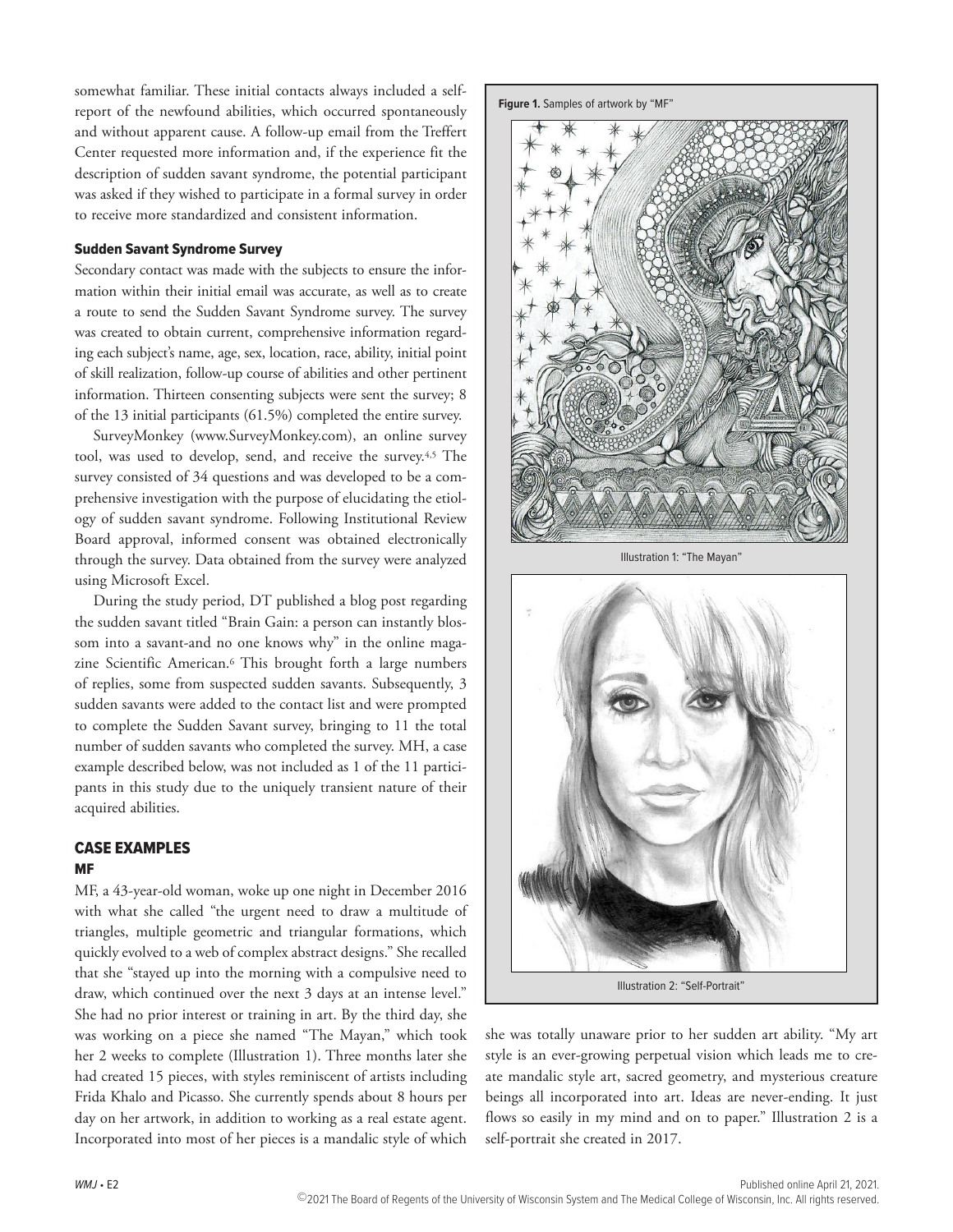KA, a 28-year-old man from Israel, provided a descirption of his epiphany moment. He was in a mall where there was a piano. Whereas he could play simple popular songs from rote memory before, "suddenly at age 28—after what I can best describe as a 'just getting it moment'—it all seemed so simple. I suddenly was playing like a well-educated pianist." His friends were astonished as he played and understood music in an entirely intricate way. "I suddenly realized what the major and minor scales were, what their chords were, and where to put my fingers in order to play certain parts of the scale. I was instantly able to recognize harmonies of the scales in songs I knew, as well as the ability to play melody by interval recognition." He began to search the internet for information on music theory and, to his amazement, "most of what they had to teach I already knew, which baffled me as to how I could know something I had never studied."

KA, an attorney, has a high IQ and has no history of any developmental disorder. He now makes part of his living doing musical performances. His epiphany is described in much more detail in the articles section of www.agnesian.com/page/savantsyndrome, as well as in *Islands of Genius: The Bountiful Mind of the Autistic, Acquired and Sudden Savant.*<sup>2</sup>

#### MH Temporary Sudden Savant

MH was a 31-year-old journalist stationed in West Germany in 1983 to 1985. While there, he attended some basic German language classes and picked up a rudimentary ability to speak or understand German using some basic phrases such as "please," "thank you," "how much," or "where is the train station?" When he tried to speak German, he said most people would ask him to use English since they were proficient in both languages. One evening, he met a middle-aged man in a bistro. MH tried speaking some German, such as giving his name, saying that he was in the Army and that he loved Germany. The acquaintance replied in German, but MH could not understand. At that point MH told the other man he had been in Germany 25 months. The man replied, "If you have been here 25 months, then you can speak German." At that point, MH said, "He had said that in an irrefutable declarative sentence and, much to my amazement, I discovered he was right, Suddenly, for the first time ever, I understood everything he said in German and I effortlessly replied in fluid German. For the next 15 to 20 minutes, we had a nonstop conversation—I understood and spoke German perfectly." But that ability was very short-lived. "Then came the moment when I became aware of the strangeness of the phenomenon and I tried to analyze the what and why of things. As soon as my thoughts changed from subjective to objective, poof, my newfound ability vanished and has not returned."

Then, at age 38, MH was a civilian doing some outreach work for the Mormon church. He visited a family one afternoon. There was a piano there and he sat down and played "little, very little." Growing up, MH said he played a piano in the basement that

he "dinked around on," knowing only a few chords. The mother of the family he was visiting asked if he played the piano and he replied "no, not really." But then, "suddenly my mind opened up as it had in Germany. I began playing elaborately and spontaneously notes and chords—beautiful music, whatever it was. I had never heard it before, but it was beautiful, flawlessly performed. Not once did I hit an off or sour note. My sudden and inexplicable musical ability lasted 15 to 20 minutes." Just as with the German transient language ability, the musical ability vanished when he realized what he was doing and tried to analyze the "what and why of things." That musical genius disappeared as suddenly as it had appeared. MH said it "was gone forever and entirely. Yet my memory of playing the piano like a virtuoso is still quite clear and certain."

MH's experience is similar to that of foreign accent syndrome (FAS), which is described in *Islands of Genius*.2 FAS is a rare but dramatic condition in which persons following head injury or other CNS incident begin to speak with the foreign accent or entire language of a country they may have never visited. Most pertinent here is the case of a Czech racecar driver who was knocked unconscious in a speedway accident. When he regained consciousness, although he knew only the most basic English phrases, he was conversing fluently in English with the paramedics attending him. After a full recovery, however, the fluency disappeared to where it was very difficult for him to make himself understood in English and he reverted to his native language. In most persons with FAS, however, the change in language or accent remains and is not transient.

# RESULTS

The 11 participants who experienced sudden skill realization provided the following information via correspondence and the sudden savant survey.

#### **Demographics**

Most of the survey respondents currently reside in the United States (n=7, 63.6%), others reside in Finland, Israel, Canada, or Japan (Table). Four of 11 respondents were male (36.4%), 7 were female (63.6%; Table). Participants had completed various levels of education before and after skill realization. Before skill realization, distribution was as follows: 5 high school degrees (45.5%), 1 associate degree (9.1%), 3 bachelor's degrees (27.3%), 1 master's degree (9.1%), and 1 doctoral degree (9.1%). Following skill realization, the education levels differed only with 1 high school degree participant earning an associate degree, changing the postrealization distribution to 4 high school degrees (36.4%) and 2 associate degrees (18.2%).

# Abilities

The most prominent savant-like ability elucidated in our study was art (n=9, 81.8%): 6 participants possessed savant-like abilities solely in art, 2 participants possessed abilities in art and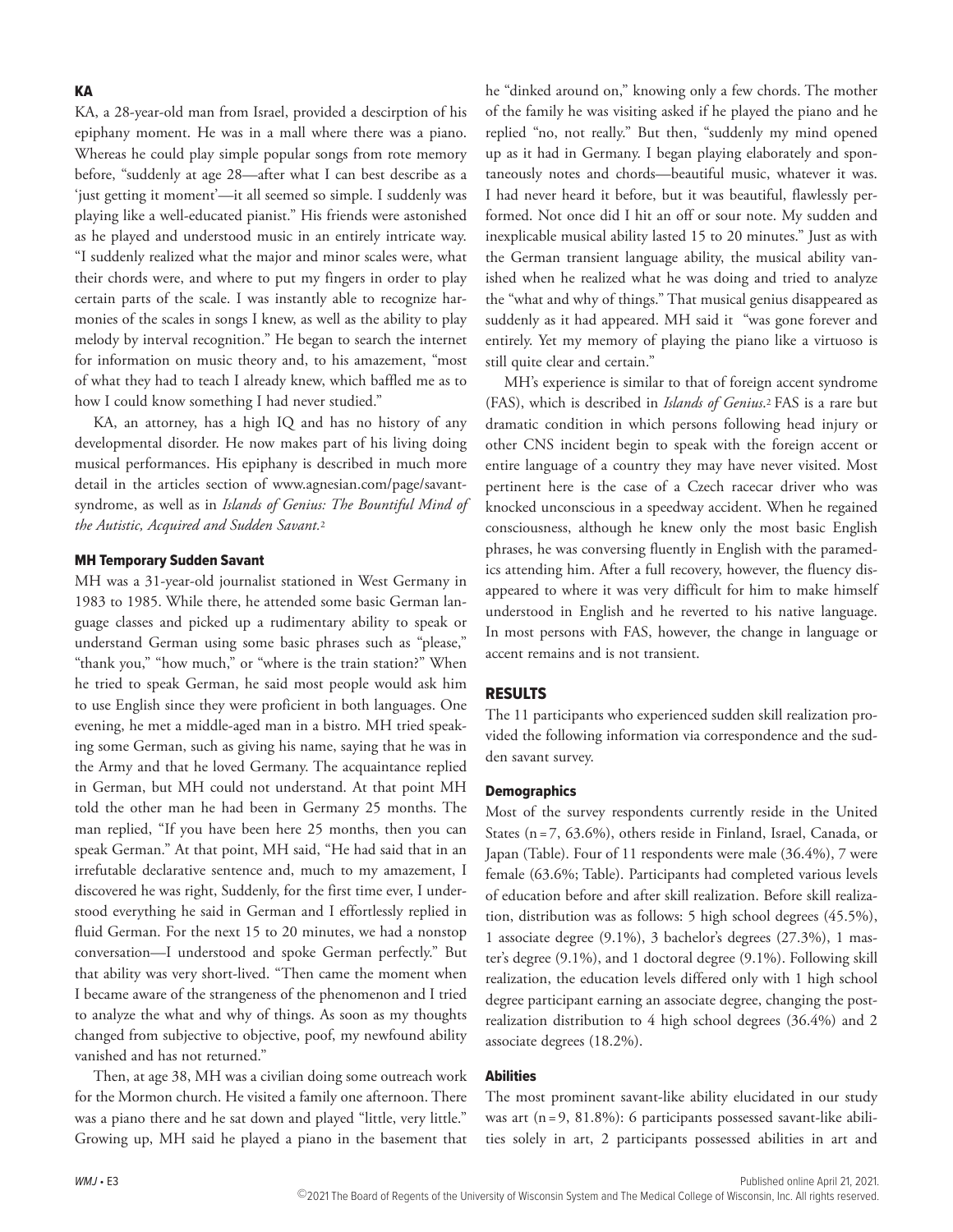music, and 1 participant possessed abilities in art and math. Within this subgroup, participants rapidly discovered abilities in drawing, painting, and sculpting. Two participants discovered mathematical abilities—1 specifically in calendar calculation and 1 with additional abilities in art. Three participants discovered musical abilities—1 in piano and guitar, while the other 2 possessed additional abilities in art. (See Figure 2.)

#### Modes of Skill Realization

The survey included a section for respondents to list any coincidental or collateral circumstances they believed may have accompanied the skill realization. Six of 11 respondents (54.5%) mentioned such a circumstance, which included spasmodic dysphonia, menopause, fever, sepsis, early onset dementia and pernicious anemia, traumatic stress, and prior head trauma. Two respondents had mentioned menopause as possibly playing a role in the development of their skill, as did 2 respondents regarding spasmodic dysphonia. The participant who reported prior head trauma indicated that the event occurred 14 years prior to skill realization.

#### Age at Skill Realization

The age of skill realization ranged from 14.9 to 79.8 years old. The mean was 44.6 years, with a standard deviation of 15.9 years. Outside the interquartile range, there were 3 outliers: 2 who had skill realizations at 19.0 and 26.8 years of age, respectively, and 1 who had skill realization at 79.8 years.

# Skill Realization Timeframe

All participants experienced a sudden bout of skill realization and compulsive skill development. The timeframe for sudden compulsion toward their newfound ability was described as less than a week by 5 respondents (45.5%), 1 to 2 weeks by 2 respondents  $(18.2\%)$ , 1 to 3 months by 3 respondents  $(27.3\%)$ , and over a year by 1 respondent (9.1%). The participant with skill realization "over a year" stated that "the artistic skill acquisition immediately followed a musical skill acquisition" within this timeframe.

#### Time Spent on the New Skill and Compulsivity

Hours spent on the new skill varied from zero hours daily (n=3, 27%) to 1 hour (n=1, 9%); 1 to 3 hours (n=1, 9%); 3 to 8 hours  $(n=2, 18\%)$ ; 8 hours per day  $(n=4, 37\%)$ . The time spent performing the ability after skill realization and control was rather polarized. Five respondents (45.5%) reported spending less than 3 hours per day performing compulsion(s) with much control; whereas 6 respondents (54.5%) reported spending more than 3 hours per day performing compulsion(s) with moderate control.

#### Familial History of Savant Skill

Two of 11 respondents (18.2%) reported that a known family member held some level of skill in the participant's particular savant skill (Table). One participant with a familial history of the skill wrote that both of their parents had "innate artistic abilities" and one of their brothers "was artistic from an early age" and

| <b>Variables</b>                          | N(%)      |
|-------------------------------------------|-----------|
| Sex                                       |           |
| Female                                    | 7(63.6)   |
| Male                                      | 4(36.4)   |
| Country of Residence                      |           |
| Finland                                   | 1(9.1)    |
| <b>Israel</b>                             | 1(9.1)    |
| Japan                                     | 1(9.1)    |
| Canada                                    | 1(9.1)    |
| <b>United States</b>                      | 7(63.6)   |
| Compulsion                                |           |
| Yes                                       | 7(63.6)   |
| <b>No</b>                                 | 4(36.4)   |
| <b>Familial History of Acquired Skill</b> |           |
| Yes                                       | 2(18.2)   |
| <b>No</b>                                 | 9(81.8)   |
| Change in Ability Over Time               |           |
| Increase                                  | 10 (90.9) |
| Decrease                                  | 0(0.0)    |
| <b>Neither</b>                            | 1(9.1)    |
| Synesthesia                               |           |
| Yes                                       | 1(9.1)    |
| <b>No</b>                                 | 10 (90.9) |



"later went to commercial art school but quit drawing soon after and never picked it up again." The final participant who reported familial skill stated that one of their parents "paints, but not with the accuracy or detail that I seem to have."

#### Prior Interest in Savant Skill

Three of 11 respondents (27.3%) reported interest in the acquired skill prior to skill realization. One of the 3 participants with prior interest in their musical skill described themself as a "bonfire singer" with "crude piano skills" prior to skill realization. Another participant described their savant skill as their main hobby prior to skill realization, where their abilities rapidly and compulsively